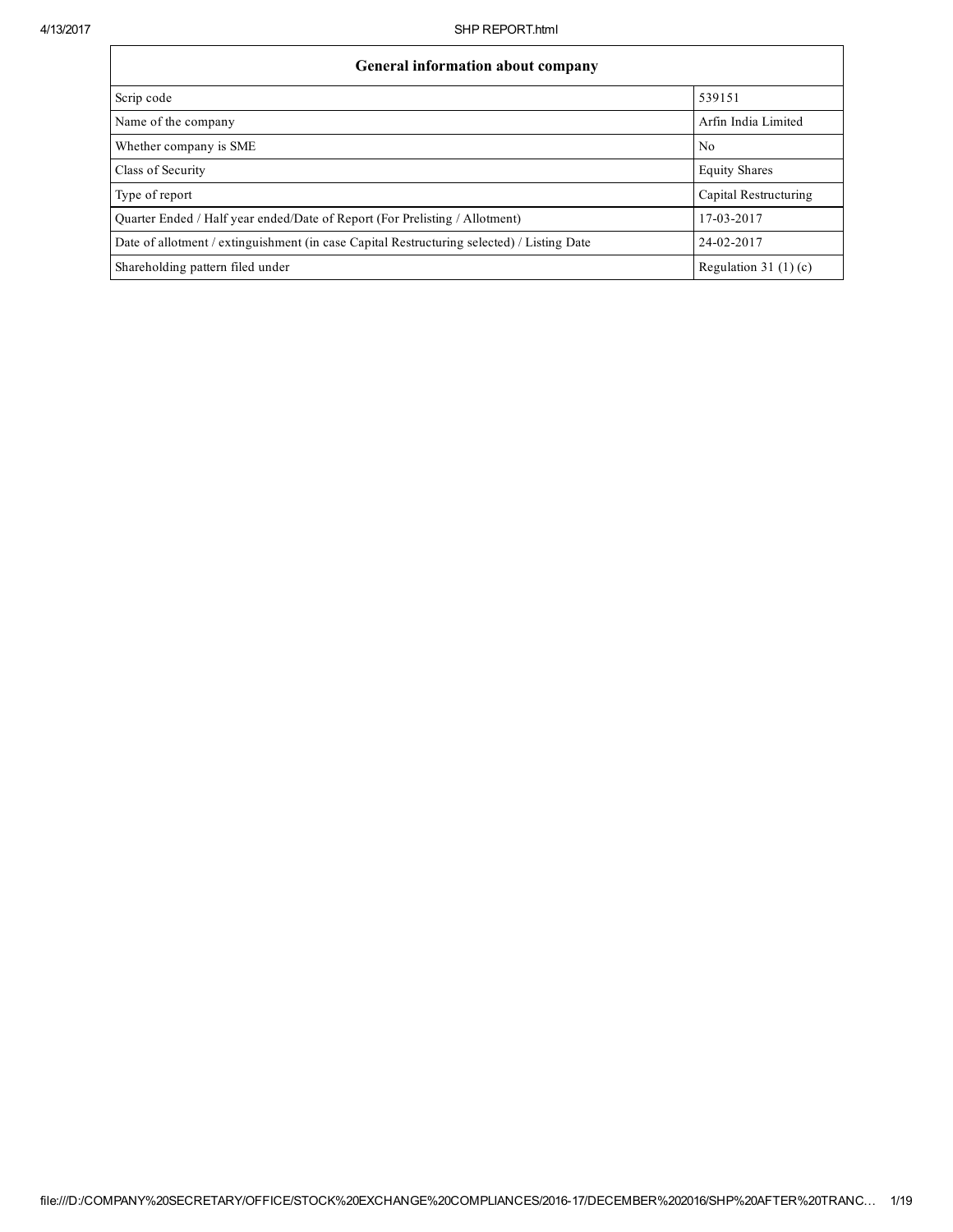| Sr. No.        | Particular                                                                             | Yes/No         |
|----------------|----------------------------------------------------------------------------------------|----------------|
|                | Whether the Listed Entity has issued any partly paid up shares?                        | No.            |
| $\overline{2}$ | Whether the Listed Entity has issued any Convertible Securities?                       | N <sub>0</sub> |
| 3              | Whether the Listed Entity has issued any Warrants?                                     | N <sub>0</sub> |
|                | Whether the Listed Entity has any shares against which depository receipts are issued? | No.            |
|                | Whether the Listed Entity has any shares in locked-in?                                 | Yes            |
| 6              | Whether any shares held by promoters are pledge or otherwise encumbered?               | N <sub>0</sub> |
|                | Whether company has equity shares with differential voting rights?                     | No             |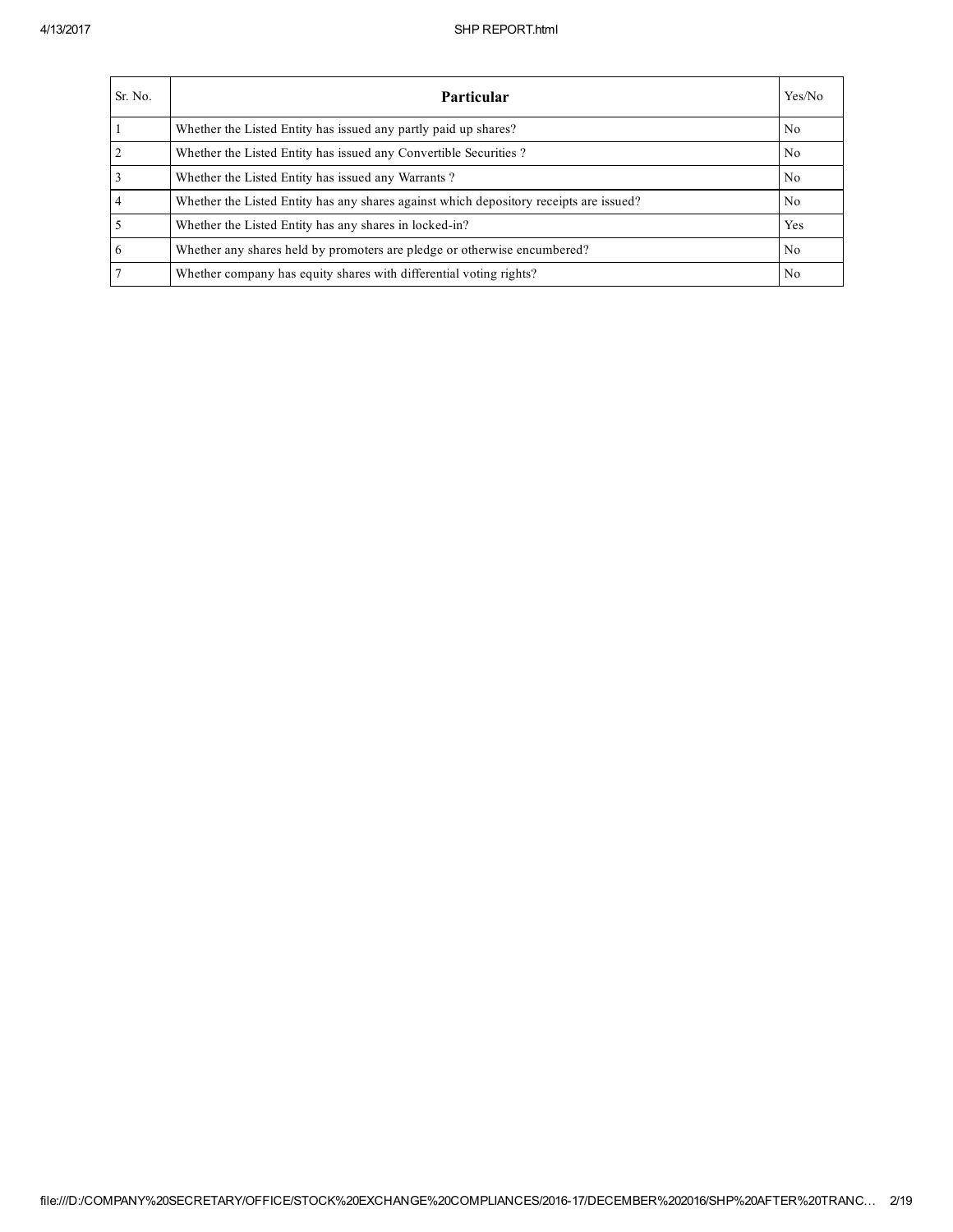|                 | summary statement norum, or specified securities |                                  |                                             |                    |                          |                                    |                                          |                                                                  |               |         |                      |  |  |  |
|-----------------|--------------------------------------------------|----------------------------------|---------------------------------------------|--------------------|--------------------------|------------------------------------|------------------------------------------|------------------------------------------------------------------|---------------|---------|----------------------|--|--|--|
|                 | Category                                         |                                  | No. of<br>fully paid<br>up equity<br>shares | No. Of<br>Partly   | No. Of<br>shares         | Total nos.                         | Shareholding as a<br>% of total no. of   | Number of Voting Rights held in<br>each class of securities (IX) |               |         |                      |  |  |  |
| Category<br>(I) | of<br>shareholder                                | Nos. Of<br>shareholders<br>(III) |                                             | paid-up<br>equity  | underlying<br>Depository | shares<br>held (VII)<br>$= (IV) +$ | shares (calculated as<br>per SCRR, 1957) | No of Voting (XIV)<br>Rights                                     |               |         | Total as a<br>$%$ of |  |  |  |
| (II)            |                                                  |                                  | held $(IV)$                                 | shares<br>held (V) | Receipts<br>(VI)         | $(V)$ + $(VI)$                     | (VIII) As a % of<br>$(A+B+C2)$           | Class<br>eg: $X$                                                 | Class<br>eg:y | Total   | $(A+B+C)$            |  |  |  |
| (A)             | Promoter<br>&<br>Promoter<br>Group               | 10                               | 2944257                                     |                    |                          | 2944257                            | 72.68                                    | 2944257                                                          |               | 2944257 | 72.68                |  |  |  |
| (B)             | Public                                           | 749                              | 1106900                                     |                    |                          | 1106900                            | 27.32                                    | 1106900                                                          |               | 1106900 | 27.32                |  |  |  |
| (C)             | Non<br>Promoter-<br>Non Public                   |                                  |                                             |                    |                          |                                    |                                          |                                                                  |               |         |                      |  |  |  |
| (C1)            | <b>Shares</b><br>underlying<br><b>DRs</b>        |                                  |                                             |                    |                          |                                    |                                          |                                                                  |               |         |                      |  |  |  |
| (C2)            | Shares held<br>by<br>Employee<br>Trusts          |                                  |                                             |                    |                          |                                    |                                          |                                                                  |               |         |                      |  |  |  |
|                 | Total                                            | 759                              | 4051157                                     |                    |                          | 4051157                            | 100                                      | 4051157                                                          |               | 4051157 | 100                  |  |  |  |

## Table I - Summary Statement holding of specified securities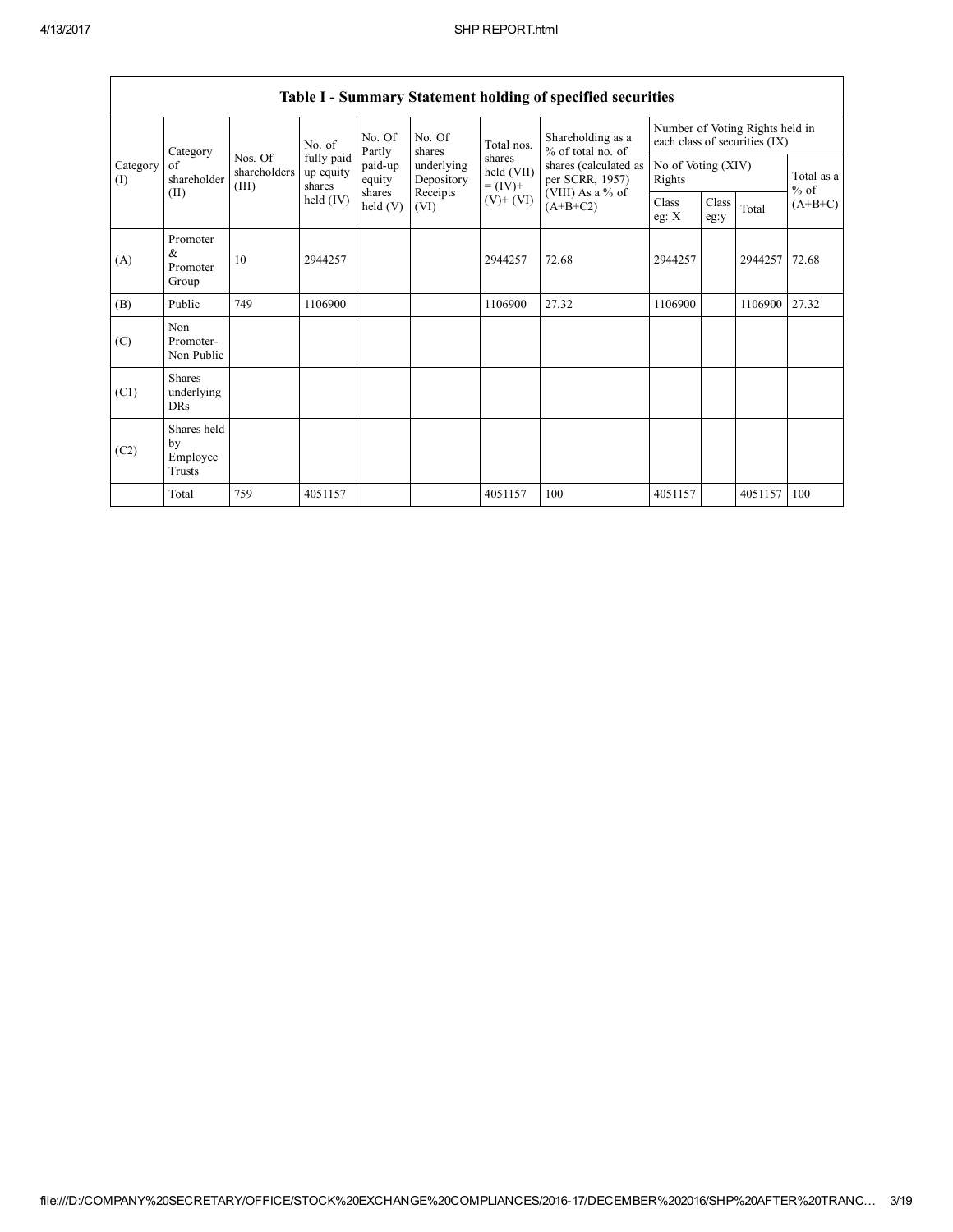**r** 

|                 | Table I - Summary Statement holding of specified securities |                                                                                                     |                                       |                                                                                                                 |                                                                                                                                                                                         |                                        |                                                         |                                                                        |                                                  |                                       |  |  |  |
|-----------------|-------------------------------------------------------------|-----------------------------------------------------------------------------------------------------|---------------------------------------|-----------------------------------------------------------------------------------------------------------------|-----------------------------------------------------------------------------------------------------------------------------------------------------------------------------------------|----------------------------------------|---------------------------------------------------------|------------------------------------------------------------------------|--------------------------------------------------|---------------------------------------|--|--|--|
| Category<br>(1) | Category<br>of<br>shareholder<br>(II)                       | No. Of<br><b>Shares</b><br>Underlying<br>Outstanding<br>convertible<br>securities<br>$(X_i)$<br>(X) | No. of<br><b>Shares</b><br>Underlying | No. Of<br>Shares<br>Underlying<br>Outstanding<br>convertible<br>securities<br>and No. Of<br>Warrants<br>(Xi)(a) | Shareholding, as<br>a % assuming<br>full conversion<br>of convertible<br>securities (as a<br>percentage of<br>diluted share<br>capital) $(XI)$ =<br>$(VII)+(X)$ As a %<br>of $(A+B+C2)$ | Number of<br>Locked in shares<br>(XII) |                                                         | Number of<br>Shares<br>pledged or<br>otherwise<br>encumbered<br>(XIII) |                                                  | Number of<br>equity shares<br>held in |  |  |  |
|                 |                                                             |                                                                                                     | Outstanding<br>Warrants               |                                                                                                                 |                                                                                                                                                                                         | No. (a)                                | As a<br>$%$ of<br>total<br><b>Shares</b><br>held<br>(b) | No.<br>(a)                                                             | As a<br>$%$ of<br>total<br>Shares<br>held<br>(b) | dematerialized<br>form $(XIV)$        |  |  |  |
| (A)             | Promoter &<br>Promoter<br>Group                             |                                                                                                     |                                       |                                                                                                                 | 72.68                                                                                                                                                                                   | 2565757                                | 87.14                                                   |                                                                        |                                                  | 2944257                               |  |  |  |
| (B)             | Public                                                      |                                                                                                     |                                       |                                                                                                                 | 27.32                                                                                                                                                                                   | 333400                                 | 30.12                                                   |                                                                        |                                                  | 978400                                |  |  |  |
| (C)             | Non<br>Promoter-<br>Non Public                              |                                                                                                     |                                       |                                                                                                                 |                                                                                                                                                                                         |                                        |                                                         |                                                                        |                                                  |                                       |  |  |  |
| (C1)            | <b>Shares</b><br>underlying<br>DRs                          |                                                                                                     |                                       |                                                                                                                 |                                                                                                                                                                                         |                                        |                                                         |                                                                        |                                                  |                                       |  |  |  |
| (C2)            | Shares held<br>by<br>Employee<br>Trusts                     |                                                                                                     |                                       |                                                                                                                 |                                                                                                                                                                                         |                                        |                                                         |                                                                        |                                                  |                                       |  |  |  |
|                 | Total                                                       |                                                                                                     |                                       |                                                                                                                 | 100                                                                                                                                                                                     | 2899157                                | 71.56                                                   |                                                                        |                                                  | 3922657                               |  |  |  |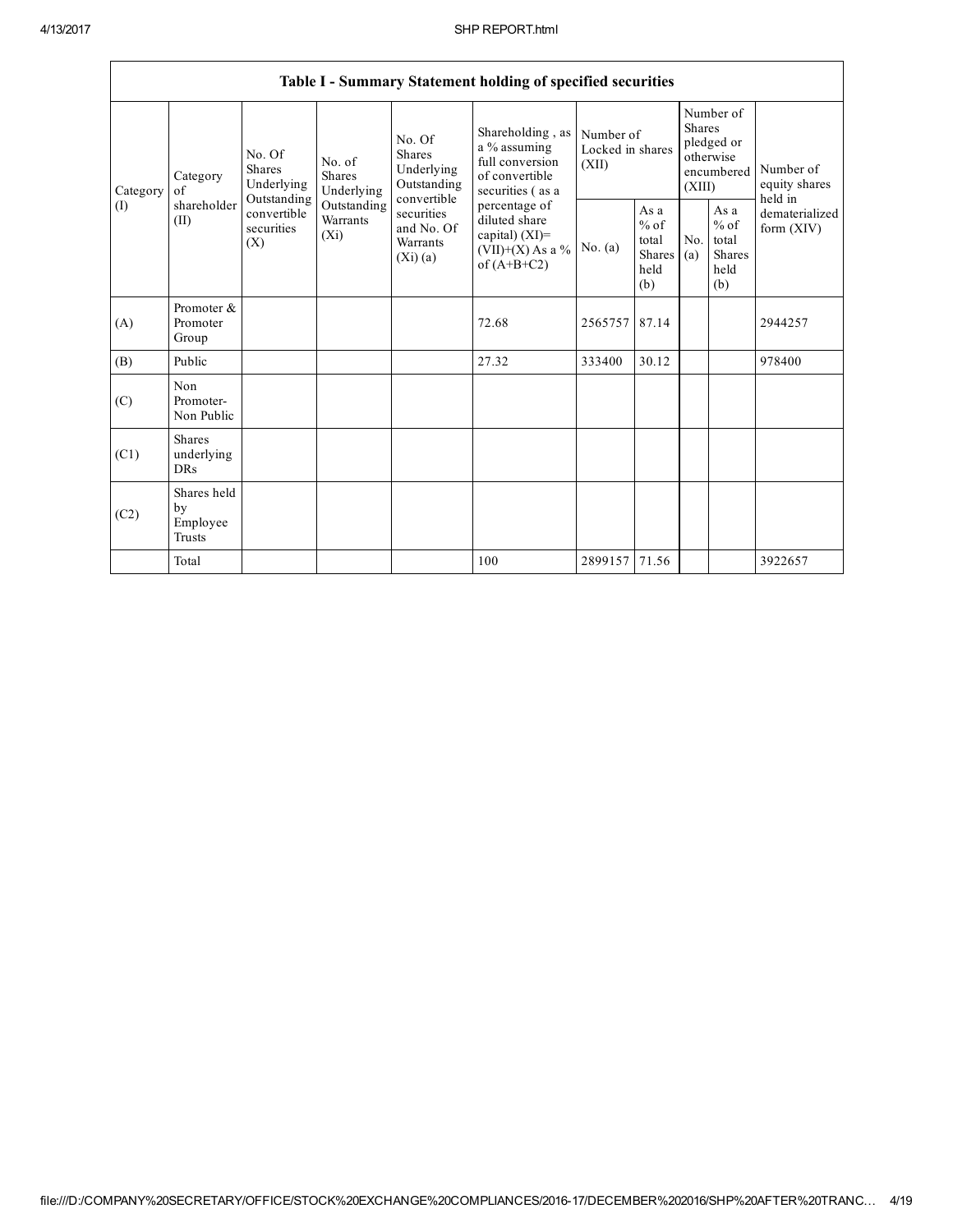| Table II - Statement showing shareholding pattern of the Promoter and Promoter Group        |                                                                                                                     |                                  |                                      |                                 |                                                |                                         |                                                          |                              |               |                                                                  |                           |
|---------------------------------------------------------------------------------------------|---------------------------------------------------------------------------------------------------------------------|----------------------------------|--------------------------------------|---------------------------------|------------------------------------------------|-----------------------------------------|----------------------------------------------------------|------------------------------|---------------|------------------------------------------------------------------|---------------------------|
|                                                                                             |                                                                                                                     |                                  | No. of                               | No. Of<br>Partly                | No. Of                                         | Total<br>nos.                           | Shareholding as<br>a % of total no.                      |                              |               | Number of Voting Rights held in<br>each class of securities (IX) |                           |
| Sr.                                                                                         | Category & Name<br>of the<br>Shareholders (I)                                                                       | Nos. Of<br>shareholders<br>(III) | fully<br>paid up<br>equity<br>shares | paid-<br>up<br>equity<br>shares | shares<br>underlying<br>Depository<br>Receipts | shares<br>held<br>$(VII) =$<br>$(IV)$ + | of shares<br>(calculated as<br>per SCRR,<br>1957) (VIII) | No of Voting (XIV)<br>Rights |               |                                                                  | Total<br>as a %<br>of     |
|                                                                                             |                                                                                                                     |                                  | held<br>(IV)                         | held<br>(V)                     | (VI)                                           | $(V)$ +<br>(VI)                         | As a $%$ of<br>$(A+B+C2)$                                | Class<br>eg: $X$             | Class<br>eg:y | Total                                                            | Total<br>Voting<br>rights |
| A                                                                                           | Table II - Statement showing shareholding pattern of the Promoter and Promoter Group                                |                                  |                                      |                                 |                                                |                                         |                                                          |                              |               |                                                                  |                           |
| (1)                                                                                         | Indian                                                                                                              |                                  |                                      |                                 |                                                |                                         |                                                          |                              |               |                                                                  |                           |
| (a)                                                                                         | Individuals/Hindu<br>undivided Family                                                                               | 10                               | 2944257                              |                                 |                                                | 2944257                                 | 72.68                                                    | 2944257                      |               | 2944257                                                          | 72.68                     |
| Sub-Total (A)<br>(1)                                                                        |                                                                                                                     | 10                               | 2944257                              |                                 |                                                | 2944257                                 | 72.68                                                    | 2944257                      |               | 2944257                                                          | 72.68                     |
| (2)                                                                                         | Foreign                                                                                                             |                                  |                                      |                                 |                                                |                                         |                                                          |                              |               |                                                                  |                           |
| Total<br>Shareholding<br>of Promoter<br>and Promoter<br>Group $(A)=$<br>$(A)(1)+(A)$<br>(2) |                                                                                                                     | 10                               | 2944257                              |                                 |                                                | 2944257                                 | 72.68                                                    | 2944257                      |               | 2944257                                                          | 72.68                     |
| В                                                                                           | Table III - Statement showing shareholding pattern of the Public shareholder                                        |                                  |                                      |                                 |                                                |                                         |                                                          |                              |               |                                                                  |                           |
| (1)                                                                                         | Institutions                                                                                                        |                                  |                                      |                                 |                                                |                                         |                                                          |                              |               |                                                                  |                           |
| (3)                                                                                         | Non-institutions                                                                                                    |                                  |                                      |                                 |                                                |                                         |                                                          |                              |               |                                                                  |                           |
| (a(i))                                                                                      | Individuals -<br>i.Individual<br>shareholders<br>holding nominal<br>share capital up to<br>Rs. 2 lakhs.             | 628                              | 385479                               |                                 |                                                | 385479                                  | 9.52                                                     | 385479                       |               | 385479                                                           | 9.52                      |
| (a(ii))                                                                                     | Individuals - ii.<br>Individual<br>shareholders<br>holding nominal<br>share capital in<br>excess of Rs. 2<br>lakhs. | 14                               | 513519                               |                                 |                                                | 513519                                  | 12.68                                                    | 513519                       |               | 513519                                                           | 12.68                     |
| (e)                                                                                         | Any Other<br>(specify)                                                                                              | 107                              | 207902                               |                                 |                                                | 207902                                  | 5.13                                                     | 207902                       |               | 207902                                                           | 5.13                      |
| Sub-Total (B)<br>(3)                                                                        |                                                                                                                     | 749                              | 1106900                              |                                 |                                                | 1106900                                 | 27.32                                                    | 1106900                      |               | 1106900                                                          | 27.32                     |
| <b>Total Public</b><br>Shareholding<br>$(B)=(B)(1)+$<br>$(B)(2)+(B)(3)$                     |                                                                                                                     | 749                              | 1106900                              |                                 |                                                | 1106900                                 | 27.32                                                    | 1106900                      |               | 1106900                                                          | 27.32                     |
| C                                                                                           | Table IV - Statement showing shareholding pattern of the Non Promoter- Non Public shareholder                       |                                  |                                      |                                 |                                                |                                         |                                                          |                              |               |                                                                  |                           |
| Total (<br>$A+B+C2$ )                                                                       |                                                                                                                     | 759                              | 4051157                              |                                 |                                                | 4051157                                 | 100                                                      | 4051157                      |               | 4051157                                                          | 100                       |
| Total<br>$(A+B+C)$                                                                          |                                                                                                                     | 759                              | 4051157                              |                                 |                                                | 4051157                                 | 100                                                      | 4051157                      |               | 4051157                                                          | 100                       |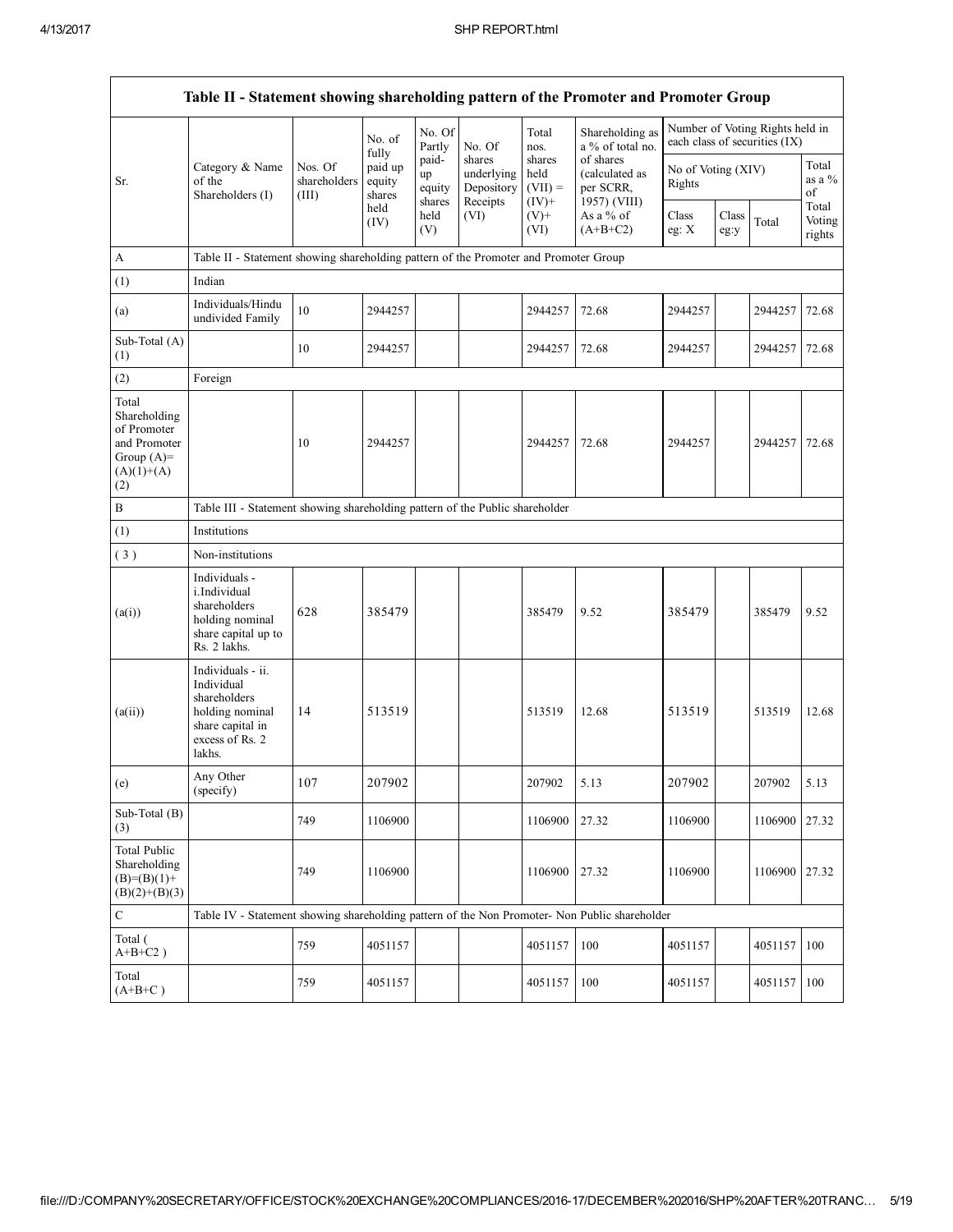Г

|                                                                                         | Table II - Statement showing shareholding pattern of the Promoter and Promoter Group |                                                                                        |                                                           |                                                                                               |                                        |                                                  |                                                                               |                                                  |                                       |  |  |  |  |
|-----------------------------------------------------------------------------------------|--------------------------------------------------------------------------------------|----------------------------------------------------------------------------------------|-----------------------------------------------------------|-----------------------------------------------------------------------------------------------|----------------------------------------|--------------------------------------------------|-------------------------------------------------------------------------------|--------------------------------------------------|---------------------------------------|--|--|--|--|
| Sr.                                                                                     | No. Of<br><b>Shares</b><br>Underlying                                                | No. of<br><b>Shares</b><br>Underlying                                                  | No. Of Shares<br>Underlying<br>Outstanding<br>convertible | Shareholding, as a %<br>assuming full<br>conversion of<br>convertible securities (            | Number of<br>Locked in shares<br>(XII) |                                                  | Number of<br><b>Shares</b><br>pledged or<br>otherwise<br>encumbered<br>(XIII) |                                                  | Number of<br>equity shares<br>held in |  |  |  |  |
|                                                                                         | Outstanding<br>convertible<br>securities<br>(X)                                      | Outstanding<br>securities and<br>Warrants<br>No. Of<br>$(X_i)$<br>Warrants (Xi)<br>(a) |                                                           | as a percentage of<br>diluted share capital)<br>$(XI)=(VII)+(X) As a %$<br>of $(A+B+C2)$      | No. (a)                                | As a<br>$%$ of<br>total<br>Shares<br>held<br>(b) | No.<br>(a)                                                                    | As a<br>$%$ of<br>total<br>Shares<br>held<br>(b) | dematerialized<br>form $(XIV)$        |  |  |  |  |
| $\mathbf{A}$                                                                            |                                                                                      |                                                                                        |                                                           | Table II - Statement showing shareholding pattern of the Promoter and Promoter Group          |                                        |                                                  |                                                                               |                                                  |                                       |  |  |  |  |
| (1)                                                                                     | Indian                                                                               |                                                                                        |                                                           |                                                                                               |                                        |                                                  |                                                                               |                                                  |                                       |  |  |  |  |
| (a)                                                                                     |                                                                                      |                                                                                        |                                                           | 72.68                                                                                         | 2565757                                | 87.14                                            |                                                                               |                                                  | 2944257                               |  |  |  |  |
| Sub-Total (A)<br>(1)                                                                    |                                                                                      |                                                                                        |                                                           | 72.68                                                                                         | 2565757 87.14                          |                                                  |                                                                               |                                                  | 2944257                               |  |  |  |  |
| (2)                                                                                     | Foreign                                                                              |                                                                                        |                                                           |                                                                                               |                                        |                                                  |                                                                               |                                                  |                                       |  |  |  |  |
| Total<br>Shareholding<br>of Promoter<br>and Promoter<br>Group $(A)=$<br>$(A)(1)+(A)(2)$ |                                                                                      |                                                                                        |                                                           | 72.68                                                                                         | 2565757 87.14                          |                                                  |                                                                               |                                                  | 2944257                               |  |  |  |  |
| $\, {\bf B}$                                                                            |                                                                                      |                                                                                        |                                                           | Table III - Statement showing shareholding pattern of the Public shareholder                  |                                        |                                                  |                                                                               |                                                  |                                       |  |  |  |  |
| (1)                                                                                     | Institutions                                                                         |                                                                                        |                                                           |                                                                                               |                                        |                                                  |                                                                               |                                                  |                                       |  |  |  |  |
| (3)                                                                                     | Non-institutions                                                                     |                                                                                        |                                                           |                                                                                               |                                        |                                                  |                                                                               |                                                  |                                       |  |  |  |  |
| (a(i))                                                                                  |                                                                                      |                                                                                        |                                                           | 9.52                                                                                          | $\boldsymbol{0}$                       | $\boldsymbol{0}$                                 |                                                                               |                                                  | 287379                                |  |  |  |  |
| (a(ii))                                                                                 |                                                                                      |                                                                                        |                                                           | 12.68                                                                                         | 333400                                 | 64.92                                            |                                                                               |                                                  | 513519                                |  |  |  |  |
| (e)                                                                                     |                                                                                      |                                                                                        |                                                           | 5.13                                                                                          | $\mathbf{0}$                           | $\boldsymbol{0}$                                 |                                                                               |                                                  | 177502                                |  |  |  |  |
| Sub-Total (B)<br>(3)                                                                    |                                                                                      |                                                                                        |                                                           | 27.32                                                                                         | 333400                                 | 30.12                                            |                                                                               |                                                  | 978400                                |  |  |  |  |
| <b>Total Public</b><br>Shareholding<br>$(B)=(B)(1)+$<br>$(B)(2)+(B)(3)$                 |                                                                                      |                                                                                        |                                                           | 27.32                                                                                         | 333400                                 | 30.12                                            |                                                                               |                                                  | 978400                                |  |  |  |  |
| $\mathbf C$                                                                             |                                                                                      |                                                                                        |                                                           | Table IV - Statement showing shareholding pattern of the Non Promoter- Non Public shareholder |                                        |                                                  |                                                                               |                                                  |                                       |  |  |  |  |
| Total (<br>$A+B+C2$ )                                                                   |                                                                                      |                                                                                        |                                                           | 100                                                                                           | 2899157                                | 71.56                                            |                                                                               |                                                  | 3922657                               |  |  |  |  |
| Total (A+B+C                                                                            |                                                                                      |                                                                                        |                                                           | 100                                                                                           | 2899157                                | 71.56                                            |                                                                               |                                                  | 3922657                               |  |  |  |  |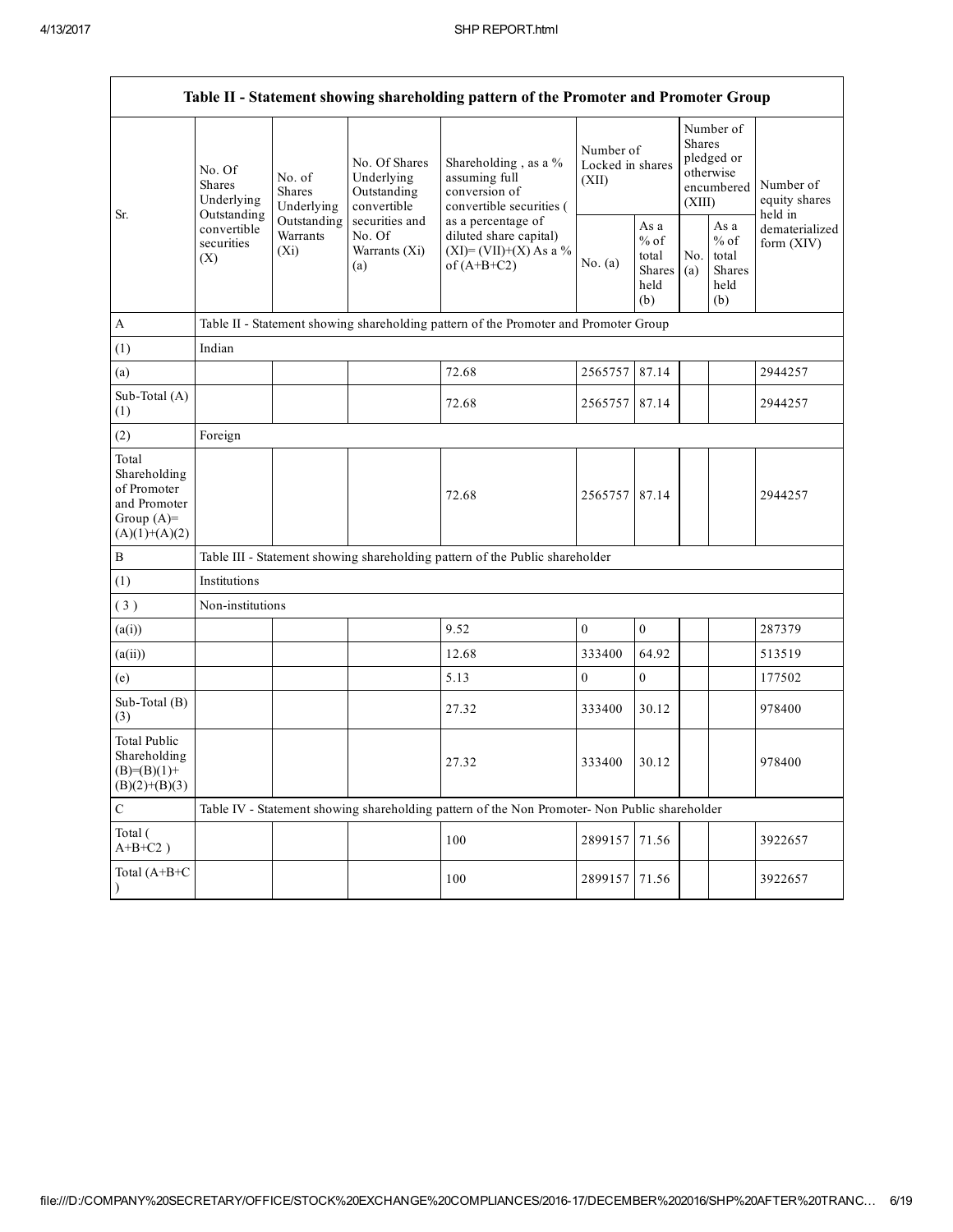$\mathsf{I}$ 

┑

Т

|                                                                                                                                                                                                   | Individuals/Hindu undivided Family                            |                                |                                    |                    |                               |                               |                     |  |  |  |  |  |  |
|---------------------------------------------------------------------------------------------------------------------------------------------------------------------------------------------------|---------------------------------------------------------------|--------------------------------|------------------------------------|--------------------|-------------------------------|-------------------------------|---------------------|--|--|--|--|--|--|
| Searial No.                                                                                                                                                                                       | $\mathbf{1}$                                                  | $\overline{2}$                 | $\overline{3}$                     | $\overline{4}$     | 5                             | 6                             | $\boldsymbol{7}$    |  |  |  |  |  |  |
| Name of the<br>Shareholders (I)                                                                                                                                                                   | Mahendrakumar<br>Rikhavchand<br>Shah                          | Jatin<br>Mahendrakumar<br>Shah | Pushpaben<br>Mahendrakumar<br>Shah | Rani Jatin<br>Shah | Jatin<br>Mahendra<br>Shah HUF | Pooja<br>Mahendrabhai<br>Shah | Krish Jatin<br>Shah |  |  |  |  |  |  |
| PAN (II)                                                                                                                                                                                          | AFDPS6796P                                                    | ASMPS1116P                     | AEAPS1693F                         | ACLPN2862L         | AAEHJ8387H                    | BRIPS0792P                    | EZWPS2766E          |  |  |  |  |  |  |
| No. of fully<br>paid up equity<br>shares held (IV)                                                                                                                                                | 682400                                                        | 608900                         | 597700                             | 503900             | 180500                        | 135500                        | 100000              |  |  |  |  |  |  |
| No. Of Partly<br>paid-up equity<br>shares held (V)                                                                                                                                                |                                                               |                                |                                    |                    |                               |                               |                     |  |  |  |  |  |  |
| No. Of shares<br>underlying<br>Depository<br>Receipts (VI)                                                                                                                                        |                                                               |                                |                                    |                    |                               |                               |                     |  |  |  |  |  |  |
| Total nos.<br>shares held<br>$(VII) = (IV) +$<br>$(V)+(VI)$                                                                                                                                       | 682400                                                        | 608900                         | 597700                             | 503900             | 180500                        | 135500                        | 100000              |  |  |  |  |  |  |
| Shareholding as<br>a % of total no.<br>of shares<br>(calculated as<br>per SCRR,<br>1957) (VIII) As<br>$a\%$ of<br>$(A+B+C2)$                                                                      | 16.84                                                         | 15.03                          | 14.75                              | 12.44              | 4.46                          | 3.34                          | 2.47                |  |  |  |  |  |  |
|                                                                                                                                                                                                   | Number of Voting Rights held in each class of securities (IX) |                                |                                    |                    |                               |                               |                     |  |  |  |  |  |  |
| Class eg:X                                                                                                                                                                                        | 682400                                                        | 608900                         | 597700                             | 503900             | 180500                        | 135500                        | 100000              |  |  |  |  |  |  |
| Class eg:y                                                                                                                                                                                        |                                                               |                                |                                    |                    |                               |                               |                     |  |  |  |  |  |  |
| Total                                                                                                                                                                                             | 682400                                                        | 608900                         | 597700                             | 503900             | 180500                        | 135500                        | 100000              |  |  |  |  |  |  |
| Total as a % of<br><b>Total Voting</b><br>rights                                                                                                                                                  | 16.84                                                         | 15.03                          | 14.75                              | 12.44              | 4.46                          | 3.34                          | 2.47                |  |  |  |  |  |  |
| No. Of Shares<br>Underlying<br>Outstanding<br>convertible<br>securities $(X)$                                                                                                                     |                                                               |                                |                                    |                    |                               |                               |                     |  |  |  |  |  |  |
| No. of Shares<br>Underlying<br>Outstanding<br>Warrants (Xi)                                                                                                                                       |                                                               |                                |                                    |                    |                               |                               |                     |  |  |  |  |  |  |
| No. Of Shares<br>Underlying<br>Outstanding<br>convertible<br>securities and<br>No. Of<br>Warrants (Xi)<br>(a)                                                                                     |                                                               |                                |                                    |                    |                               |                               |                     |  |  |  |  |  |  |
| Shareholding,<br>as a %<br>assuming full<br>conversion of<br>convertible<br>securities (as a<br>percentage of<br>diluted share<br>capital) $(XI)$ =<br>$(VII)+(Xi)(a)$<br>As a % of<br>$(A+B+C2)$ | 16.84<br>Number of Locked in shares (XII)                     | 15.03                          | 14.75                              | 12.44              | 4.46                          | 3.34                          | 2.47                |  |  |  |  |  |  |

┬

T

┰

Τ

T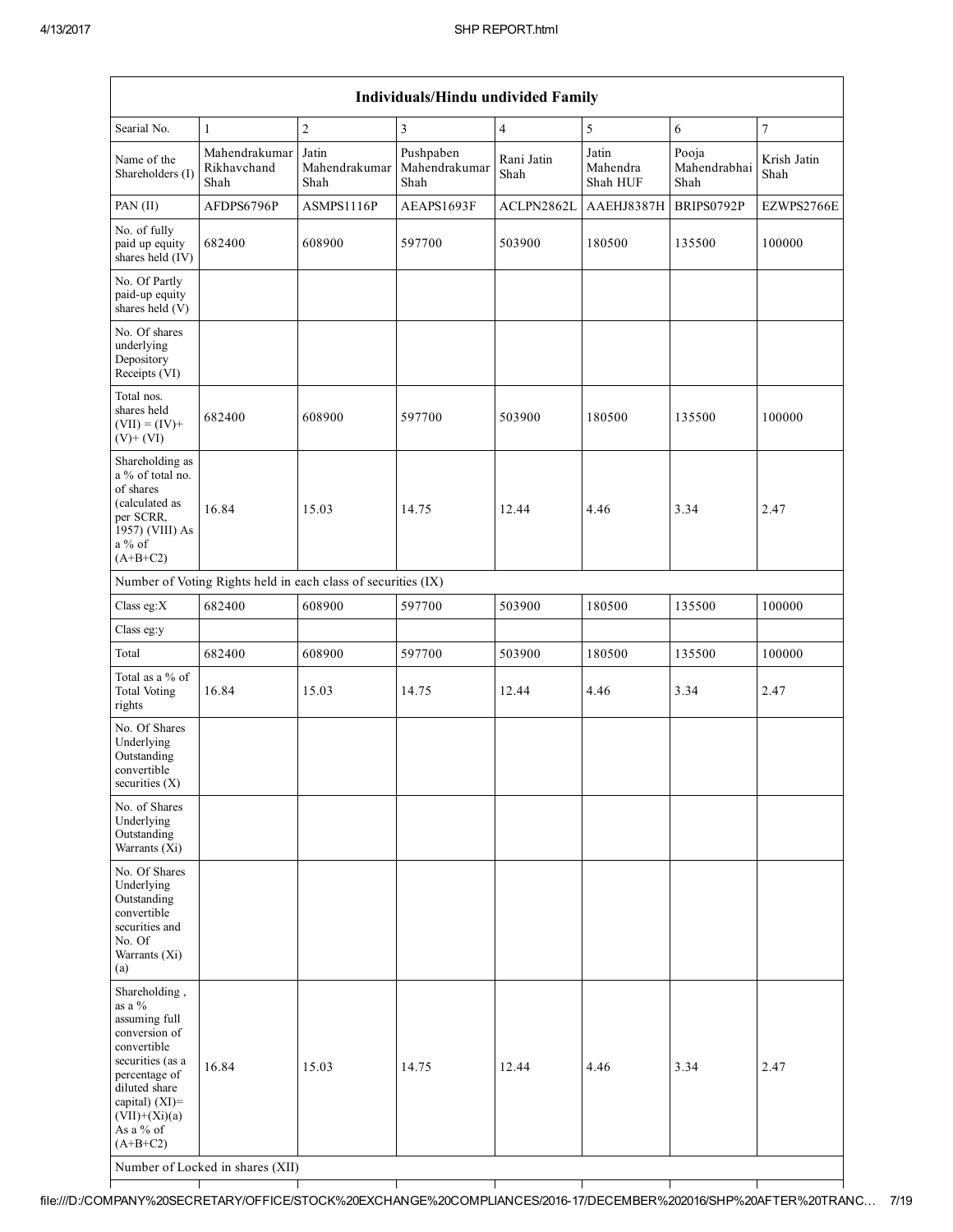4/13/2017 SHP REPORT.html

| No. $(a)$                                                               | 682400                                                  | 608900 | 597700 | 503900 | $\overline{0}$ | $\mathbf{0}$ | 100000 |
|-------------------------------------------------------------------------|---------------------------------------------------------|--------|--------|--------|----------------|--------------|--------|
| As a % of total<br>Shares held (b)                                      | 100                                                     | 100    | 100    | 100    | $\bf{0}$       | $\mathbf{0}$ | 100    |
|                                                                         | Number of Shares pledged or otherwise encumbered (XIII) |        |        |        |                |              |        |
| No. $(a)$                                                               |                                                         |        |        |        |                |              |        |
| As a % of total<br>Shares held (b)                                      |                                                         |        |        |        |                |              |        |
| Number of<br>equity shares<br>held in<br>dematerialized<br>form $(XIV)$ | 682400                                                  | 608900 | 597700 | 503900 | 180500         | 135500       | 100000 |
| Reason for not providing PAN                                            |                                                         |        |        |        |                |              |        |
| Reason for not<br>providing PAN                                         |                                                         |        |        |        |                |              |        |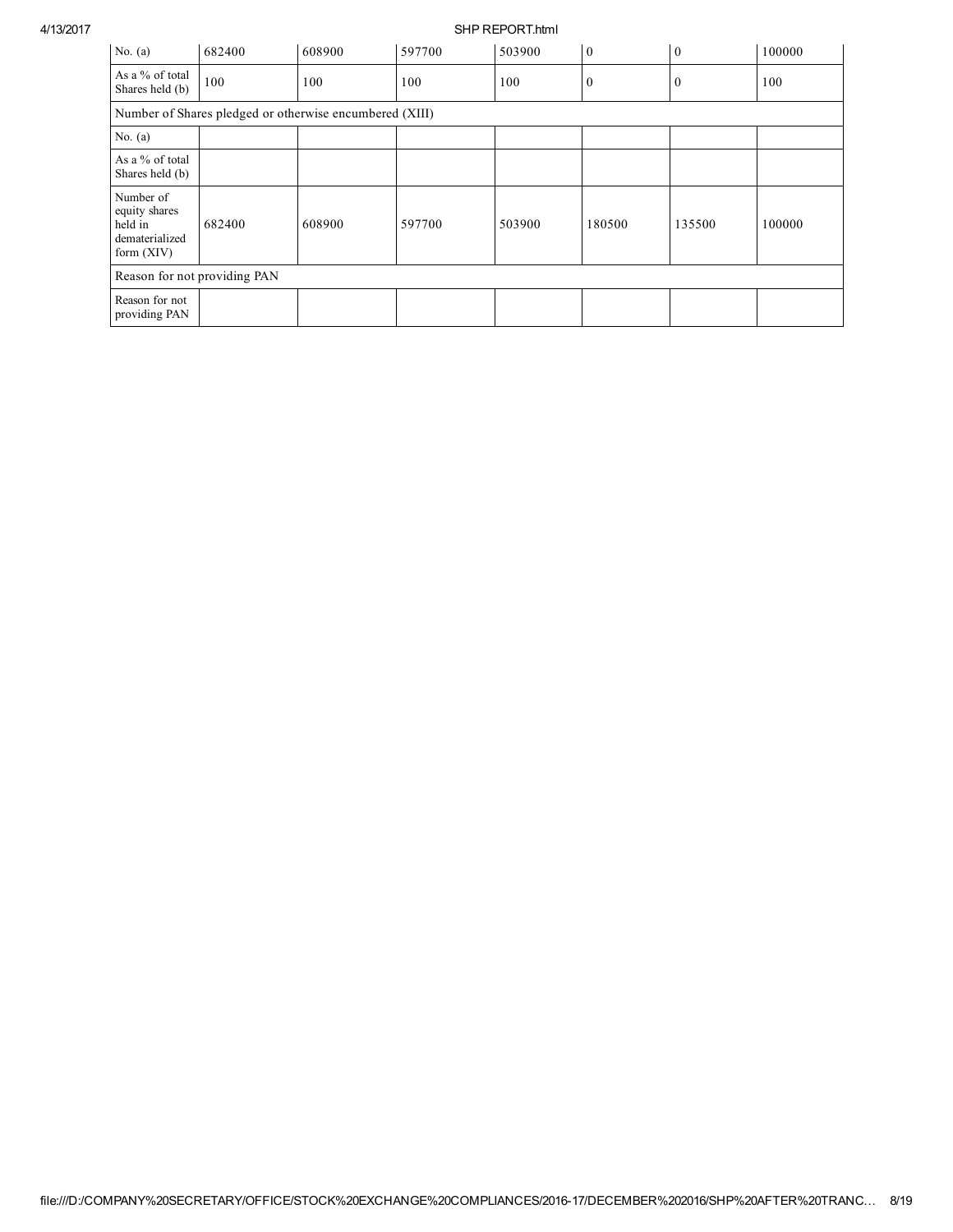| Individuals/Hindu undivided Family                                                                                                                                                       |                                                               |                           |                    |                       |  |  |  |  |  |  |  |
|------------------------------------------------------------------------------------------------------------------------------------------------------------------------------------------|---------------------------------------------------------------|---------------------------|--------------------|-----------------------|--|--|--|--|--|--|--|
| Searial No.                                                                                                                                                                              | $\,8\,$                                                       | 9                         | 10                 |                       |  |  |  |  |  |  |  |
| Name of the<br>Shareholders (I)                                                                                                                                                          | Mahendrakumar Rikhavchand HUF                                 | Khushbu Mahendrabhai Shah | Khwaish Jatin Shah | Click here to go back |  |  |  |  |  |  |  |
| PAN (II)                                                                                                                                                                                 | AACHM0604A                                                    | BRIPS0875D                | FSTPS5996F         | Total                 |  |  |  |  |  |  |  |
| No. of fully paid<br>up equity shares<br>$held$ (IV)                                                                                                                                     | 62500                                                         | 47857                     | 25000              | 2944257               |  |  |  |  |  |  |  |
| No. Of Partly<br>paid-up equity<br>shares held (V)                                                                                                                                       |                                                               |                           |                    |                       |  |  |  |  |  |  |  |
| No. Of shares<br>underlying<br>Depository<br>Receipts (VI)                                                                                                                               |                                                               |                           |                    |                       |  |  |  |  |  |  |  |
| Total nos. shares<br>held $(VII) = (IV) +$<br>$(V)+(VI)$                                                                                                                                 | 62500                                                         | 47857                     | 25000              | 2944257               |  |  |  |  |  |  |  |
| Shareholding as a<br>% of total no. of<br>shares (calculated<br>as per SCRR,<br>1957) (VIII) As a<br>% of $(A+B+C2)$                                                                     | 1.54                                                          | 1.18                      | 0.62               | 72.68                 |  |  |  |  |  |  |  |
|                                                                                                                                                                                          | Number of Voting Rights held in each class of securities (IX) |                           |                    |                       |  |  |  |  |  |  |  |
| Class eg:X                                                                                                                                                                               | 62500                                                         | 47857                     | 25000              | 2944257               |  |  |  |  |  |  |  |
| Class eg:y                                                                                                                                                                               |                                                               |                           |                    |                       |  |  |  |  |  |  |  |
| Total                                                                                                                                                                                    | 62500                                                         | 47857                     | 25000              | 2944257               |  |  |  |  |  |  |  |
| Total as a % of<br>Total Voting rights                                                                                                                                                   | 1.54                                                          | 1.18                      | 0.62               | 72.68                 |  |  |  |  |  |  |  |
| No. Of Shares<br>Underlying<br>Outstanding<br>convertible<br>securities $(X)$                                                                                                            |                                                               |                           |                    |                       |  |  |  |  |  |  |  |
| No. of Shares<br>Underlying<br>Outstanding<br>Warrants (Xi)                                                                                                                              |                                                               |                           |                    |                       |  |  |  |  |  |  |  |
| No. Of Shares<br>Underlying<br>Outstanding<br>convertible<br>securities and No.<br>Of Warrants (Xi)<br>(a)                                                                               |                                                               |                           |                    |                       |  |  |  |  |  |  |  |
| Shareholding, as a<br>% assuming full<br>conversion of<br>convertible<br>securities (as a<br>percentage of<br>diluted share<br>capital) (XI)=<br>$(VII)+(Xi)(a)$ As a<br>% of $(A+B+C2)$ | 1.54                                                          | 1.18                      | 0.62               | 72.68                 |  |  |  |  |  |  |  |
| Number of Locked in shares (XII)                                                                                                                                                         |                                                               |                           |                    |                       |  |  |  |  |  |  |  |
| No. $(a)$                                                                                                                                                                                | $\boldsymbol{0}$                                              | 47857                     | 25000              | 2565757               |  |  |  |  |  |  |  |
| As a % of total<br>Shares held (b)                                                                                                                                                       | $\Omega$                                                      | 100                       | 100                | 87.14                 |  |  |  |  |  |  |  |
|                                                                                                                                                                                          | Number of Shares pledged or otherwise encumbered (XIII)       |                           |                    |                       |  |  |  |  |  |  |  |
| No. $(a)$                                                                                                                                                                                |                                                               |                           |                    |                       |  |  |  |  |  |  |  |
|                                                                                                                                                                                          |                                                               |                           |                    |                       |  |  |  |  |  |  |  |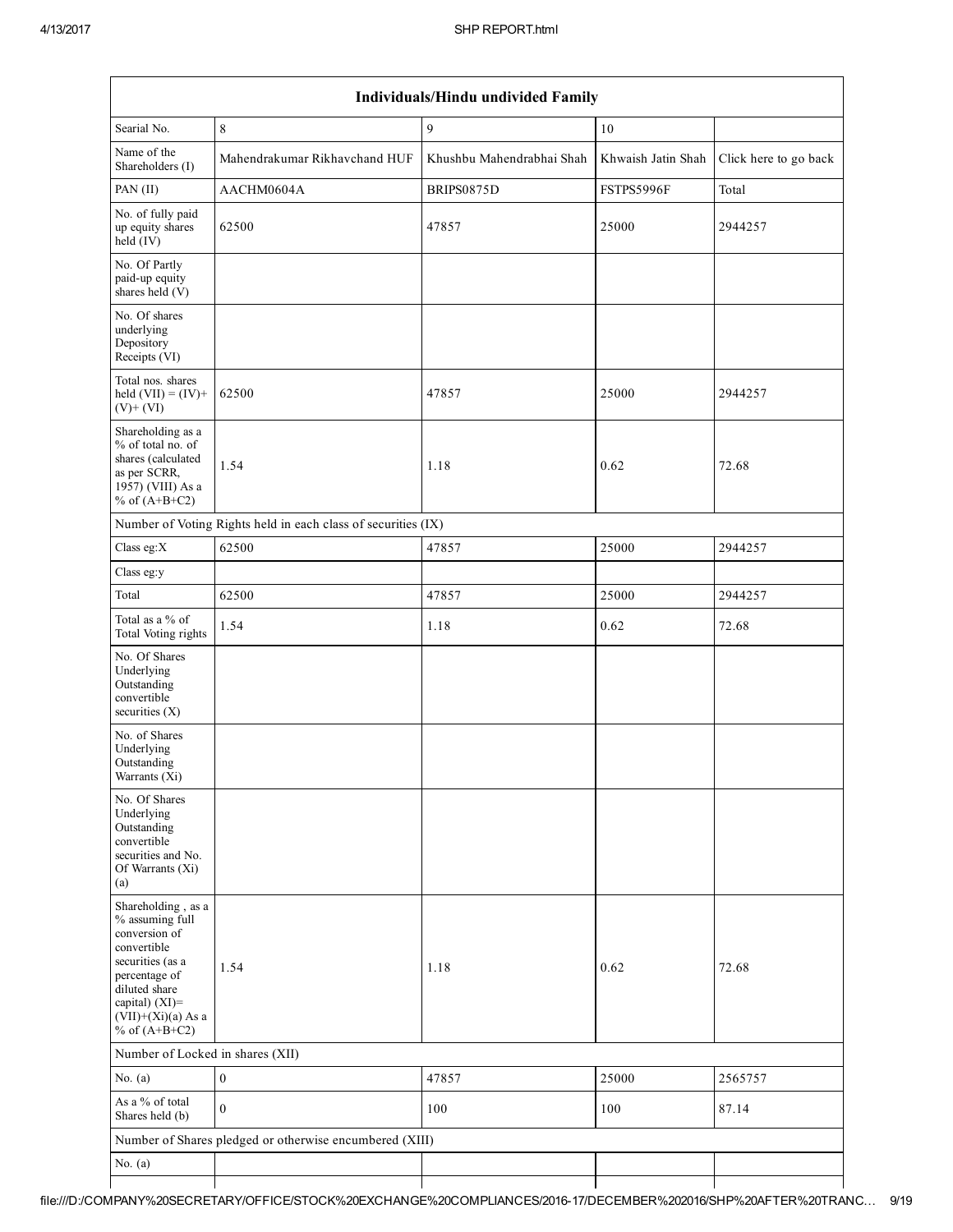## 4/13/2017 SHP REPORT.html

| As a % of total<br>Shares held (b)                                   |                              |       |       |         |  |  |  |  |  |
|----------------------------------------------------------------------|------------------------------|-------|-------|---------|--|--|--|--|--|
| Number of equity<br>shares held in<br>dematerialized<br>form $(XIV)$ | 62500                        | 47857 | 25000 | 2944257 |  |  |  |  |  |
|                                                                      | Reason for not providing PAN |       |       |         |  |  |  |  |  |
| Reason for not<br>providing PAN                                      |                              |       |       |         |  |  |  |  |  |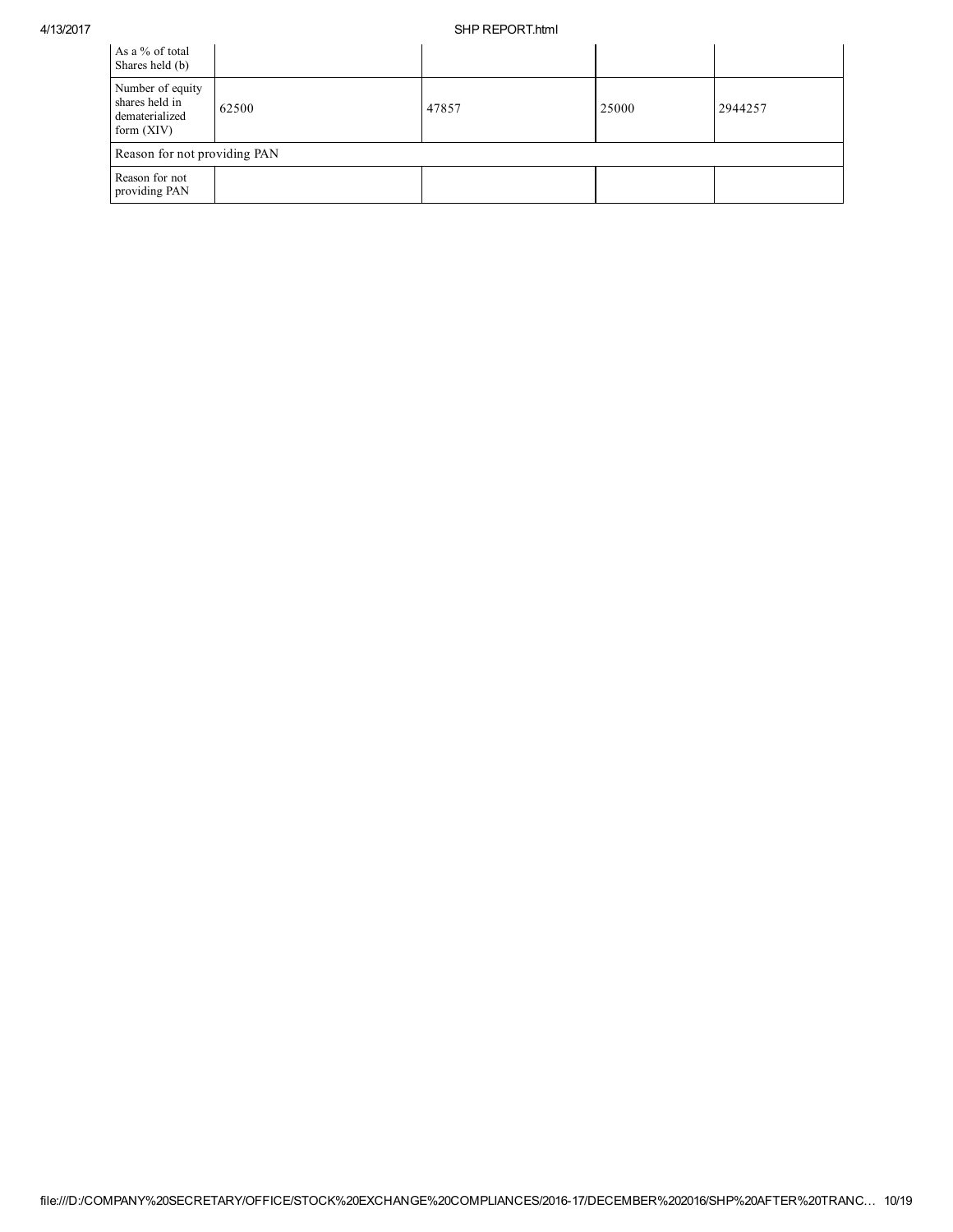|                                                                                                                                                                                         |                         |                               | Individuals - ii. Individual shareholders holding nominal share capital in excess of Rs. 2 lakhs. |                                 |               |                               |                                |
|-----------------------------------------------------------------------------------------------------------------------------------------------------------------------------------------|-------------------------|-------------------------------|---------------------------------------------------------------------------------------------------|---------------------------------|---------------|-------------------------------|--------------------------------|
| Searial No.                                                                                                                                                                             | $\mathbf{1}$            | $\sqrt{2}$                    | 3                                                                                                 | $\overline{4}$                  | $\sqrt{5}$    | 6                             | $\overline{7}$                 |
| Name of the<br>Shareholders (I)                                                                                                                                                         | Gopal<br>Shantilal Shah | Khatod<br>Vartika<br>Vijendra | Parasmal<br>Ghewarchand<br>Nahata                                                                 | Shantilal<br>Tulsiram<br>Khator | Babita R Shah | Sumitra<br>Lalitkumar<br>Shah | Rishabh<br>Rameshkumar<br>Shah |
| PAN (II)                                                                                                                                                                                | AKTPS8859A              | AMGPK8176P                    | AAWPN0987D                                                                                        | ABGPK5166L                      | AAHPB0534B    | AFOPS9344E                    | FMQPS2762L                     |
| No. of fully paid<br>up equity shares<br>held $(IV)$                                                                                                                                    | 50000                   | 50000                         | 50000                                                                                             | 50000                           | 41800         | 41600                         | 40910                          |
| No. Of Partly<br>paid-up equity<br>shares held (V)                                                                                                                                      |                         |                               |                                                                                                   |                                 |               |                               |                                |
| No. Of shares<br>underlying<br>Depository<br>Receipts (VI)                                                                                                                              |                         |                               |                                                                                                   |                                 |               |                               |                                |
| Total nos. shares<br>held $(VII) = (IV) +$<br>$(V)+(VI)$                                                                                                                                | 50000                   | 50000                         | 50000                                                                                             | 50000                           | 41800         | 41600                         | 40910                          |
| Shareholding as a<br>% of total no. of<br>shares (calculated<br>as per SCRR,<br>1957) (VIII) As a<br>% of $(A+B+C2)$                                                                    | 1.23                    | 1.23                          | 1.23                                                                                              | 1.23                            | 1.03          | 1.03                          | 1.01                           |
| Number of Voting Rights held in each class of securities (IX)                                                                                                                           |                         |                               |                                                                                                   |                                 |               |                               |                                |
| Class eg: X                                                                                                                                                                             | 50000                   | 50000                         | 50000                                                                                             | 50000                           | 41800         | 41600                         | 40910                          |
| Class eg:y                                                                                                                                                                              |                         |                               |                                                                                                   |                                 |               |                               |                                |
| Total                                                                                                                                                                                   | 50000                   | 50000                         | 50000                                                                                             | 50000                           | 41800         | 41600                         | 40910                          |
| Total as a % of<br>Total Voting rights                                                                                                                                                  | 1.23                    | 1.23                          | 1.23                                                                                              | 1.23                            | 1.03          | 1.03                          | 1.01                           |
| No. Of Shares<br>Underlying<br>Outstanding<br>convertible<br>securities $(X)$                                                                                                           |                         |                               |                                                                                                   |                                 |               |                               |                                |
| No. of Shares<br>Underlying<br>Outstanding<br>Warrants (Xi)                                                                                                                             |                         |                               |                                                                                                   |                                 |               |                               |                                |
| No. Of Shares<br>Underlying<br>Outstanding<br>convertible<br>securities and No.<br>Of Warrants (Xi)<br>(a)                                                                              |                         |                               |                                                                                                   |                                 |               |                               |                                |
| Shareholding, as a<br>% assuming full<br>conversion of<br>convertible<br>securities (as a<br>percentage of<br>diluted share<br>capital) $(XI)$ =<br>$(VII)+(X)$ As a %<br>of $(A+B+C2)$ | 1.23                    | 1.23                          | 1.23                                                                                              | 1.23                            | 1.03          | 1.03                          | 1.01                           |
| Number of Locked in shares (XII)                                                                                                                                                        |                         |                               |                                                                                                   |                                 |               |                               |                                |
| No. $(a)$                                                                                                                                                                               | 50000                   | 50000                         | $\mathbf{0}$                                                                                      | 50000                           | 41800         | 41600                         | $\mathbf{0}$                   |
| As a % of total<br>Shares held (b)                                                                                                                                                      | 100                     | 100                           | $\boldsymbol{0}$                                                                                  | 100                             | 100           | 100                           | $\mathbf{0}$                   |
| Number of equity<br>shares held in                                                                                                                                                      | 50000                   | 50000                         | 50000                                                                                             | 50000                           | 41800         | 41600                         | 40910                          |

file:///D:/COMPANY%20SECRETARY/OFFICE/STOCK%20EXCHANGE%20COMPLIANCES/201617/DECEMBER%202016/SHP%20AFTER%20TRANC… 11/19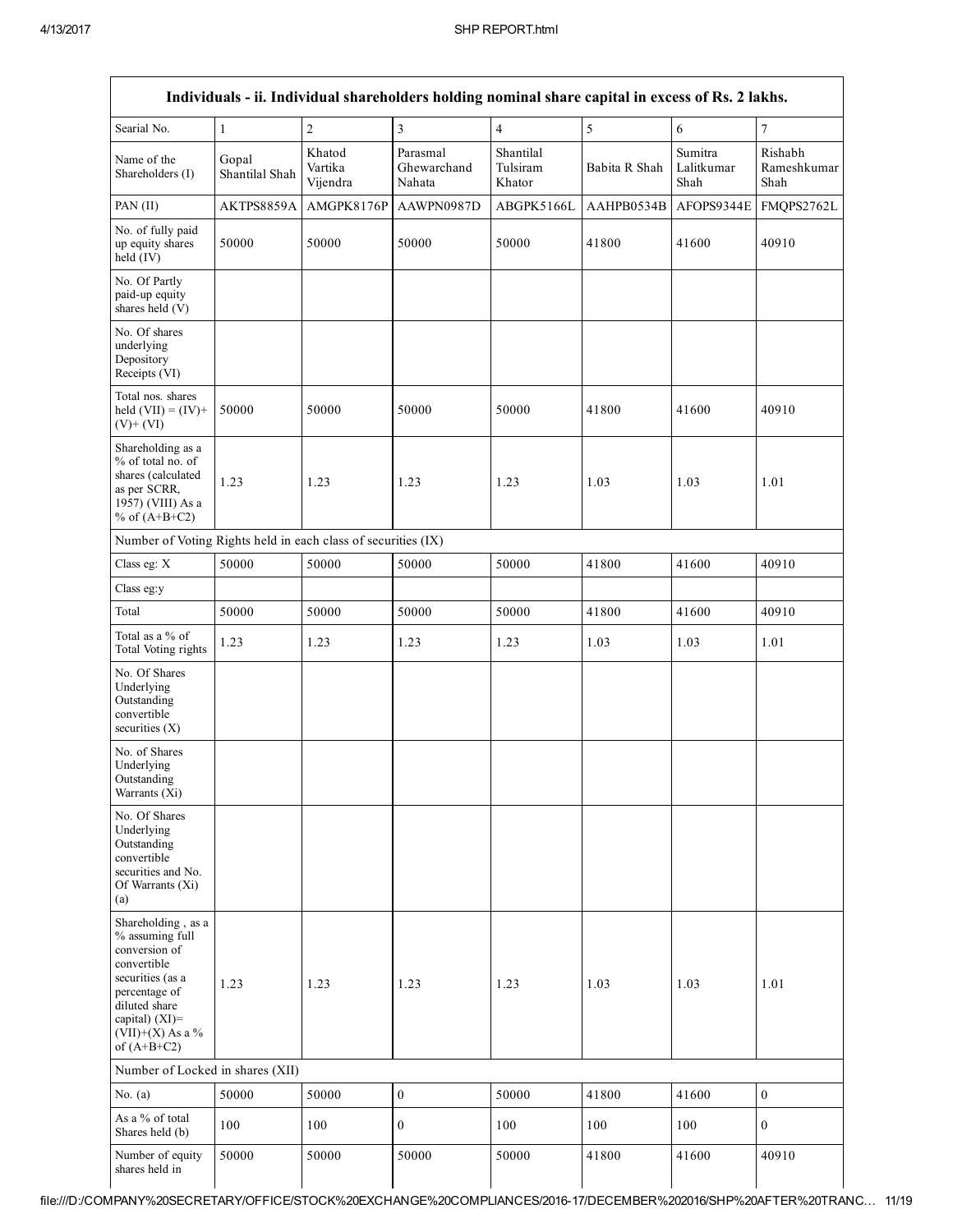| dematerialized<br>form $(XIV)$  |  |  |  |  |  |  |  |  |  |  |
|---------------------------------|--|--|--|--|--|--|--|--|--|--|
| Reason for not providing PAN    |  |  |  |  |  |  |  |  |  |  |
| Reason for not<br>providing PAN |  |  |  |  |  |  |  |  |  |  |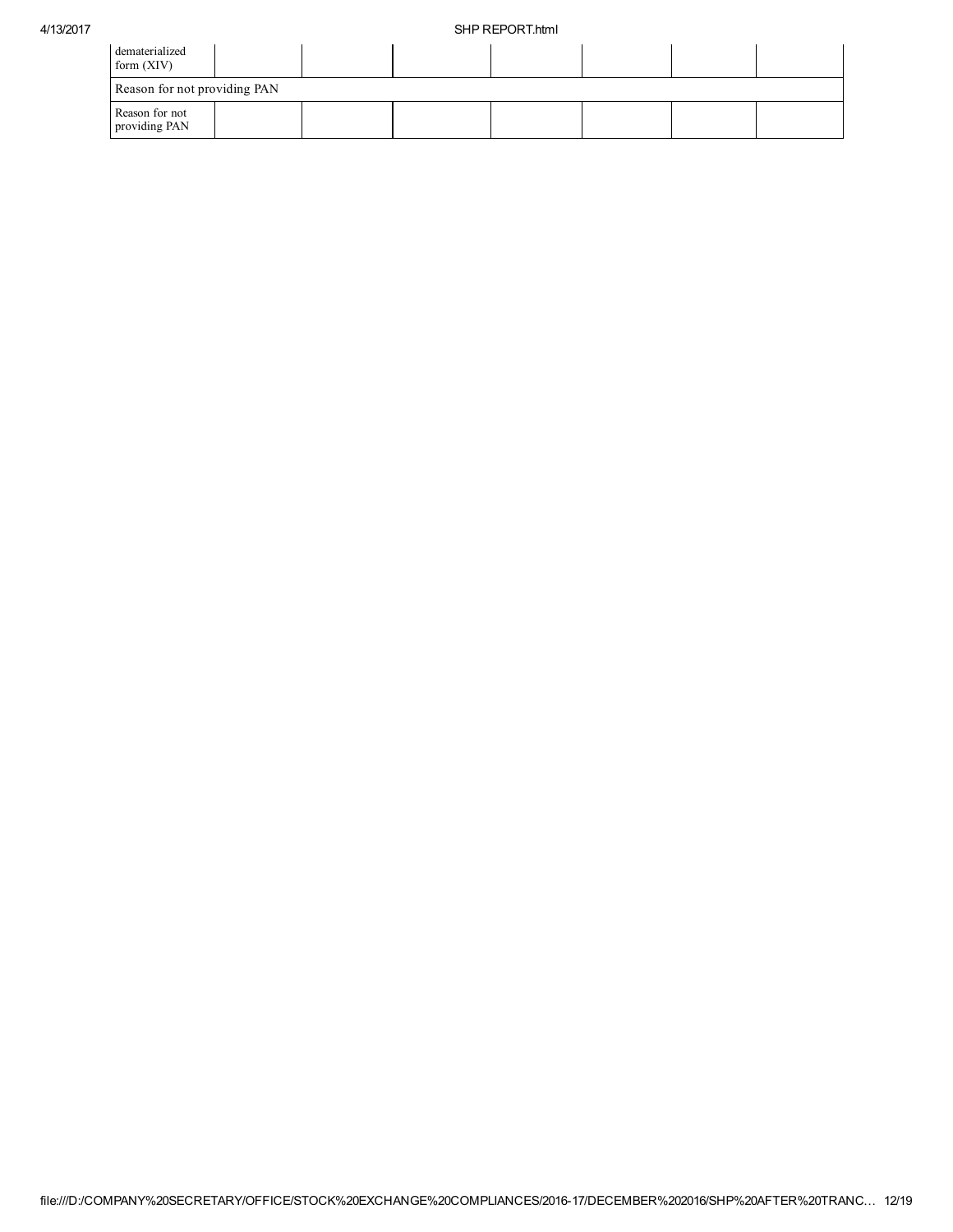| Individuals - ii. Individual shareholders holding nominal share capital in excess of Rs. 2 lakhs.                                                                                    |                                                               |  |  |  |
|--------------------------------------------------------------------------------------------------------------------------------------------------------------------------------------|---------------------------------------------------------------|--|--|--|
| Searial No.                                                                                                                                                                          |                                                               |  |  |  |
| Name of the<br>Shareholders (I)                                                                                                                                                      | Click here to go back                                         |  |  |  |
| PAN (II)                                                                                                                                                                             | Total                                                         |  |  |  |
| No. of fully paid<br>up equity shares<br>$held$ (IV)                                                                                                                                 | 324310                                                        |  |  |  |
| No. Of Partly<br>paid-up equity<br>shares held $(V)$                                                                                                                                 |                                                               |  |  |  |
| No. Of shares<br>underlying<br>Depository<br>Receipts (VI)                                                                                                                           |                                                               |  |  |  |
| Total nos. shares<br>held $(VII) = (IV) +$<br>$(V)$ + $(VI)$                                                                                                                         | 324310                                                        |  |  |  |
| Shareholding as a<br>% of total no. of<br>shares (calculated<br>as per SCRR,<br>1957) (VIII) As a<br>% of $(A+B+C2)$                                                                 | 8.01                                                          |  |  |  |
|                                                                                                                                                                                      | Number of Voting Rights held in each class of securities (IX) |  |  |  |
| Class eg: X                                                                                                                                                                          | 324310                                                        |  |  |  |
| Class eg:y                                                                                                                                                                           |                                                               |  |  |  |
| Total                                                                                                                                                                                | 324310                                                        |  |  |  |
| Total as a % of<br>Total Voting rights                                                                                                                                               | 8.01                                                          |  |  |  |
| No. Of Shares<br>Underlying<br>Outstanding<br>convertible<br>securities (X)                                                                                                          |                                                               |  |  |  |
| No. of Shares<br>Underlying<br>Outstanding<br>Warrants (Xi)                                                                                                                          |                                                               |  |  |  |
| No. Of Shares<br>Underlying<br>Outstanding<br>convertible<br>securities and No.<br>Of Warrants (Xi)<br>(a)                                                                           |                                                               |  |  |  |
| Shareholding, as a<br>% assuming full<br>conversion of<br>convertible<br>securities (as a<br>percentage of<br>diluted share<br>capital) (XI)=<br>$(VII)+(X)$ As a %<br>of $(A+B+C2)$ | 8.01                                                          |  |  |  |
| Number of Locked in shares (XII)                                                                                                                                                     |                                                               |  |  |  |
| No. $(a)$                                                                                                                                                                            | 233400                                                        |  |  |  |
| As a % of total<br>Shares held (b)                                                                                                                                                   | 71.97                                                         |  |  |  |
| Number of equity<br>shares held in<br>dematerialized<br>form (XIV)                                                                                                                   | 324310                                                        |  |  |  |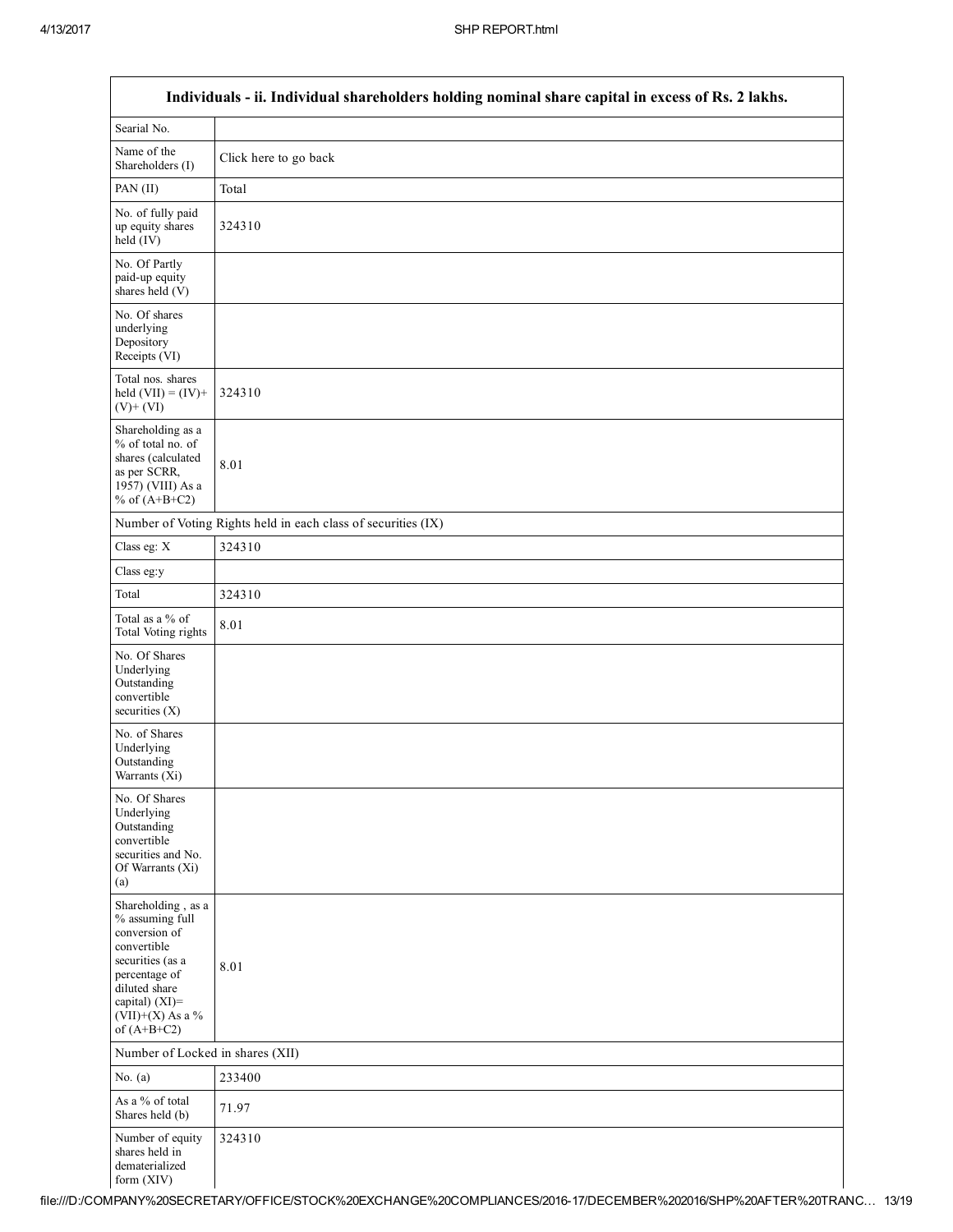$\mathcal{L}$ 

| Reason for not providing PAN    |  |  |  |  |
|---------------------------------|--|--|--|--|
| Reason for not<br>providing PAN |  |  |  |  |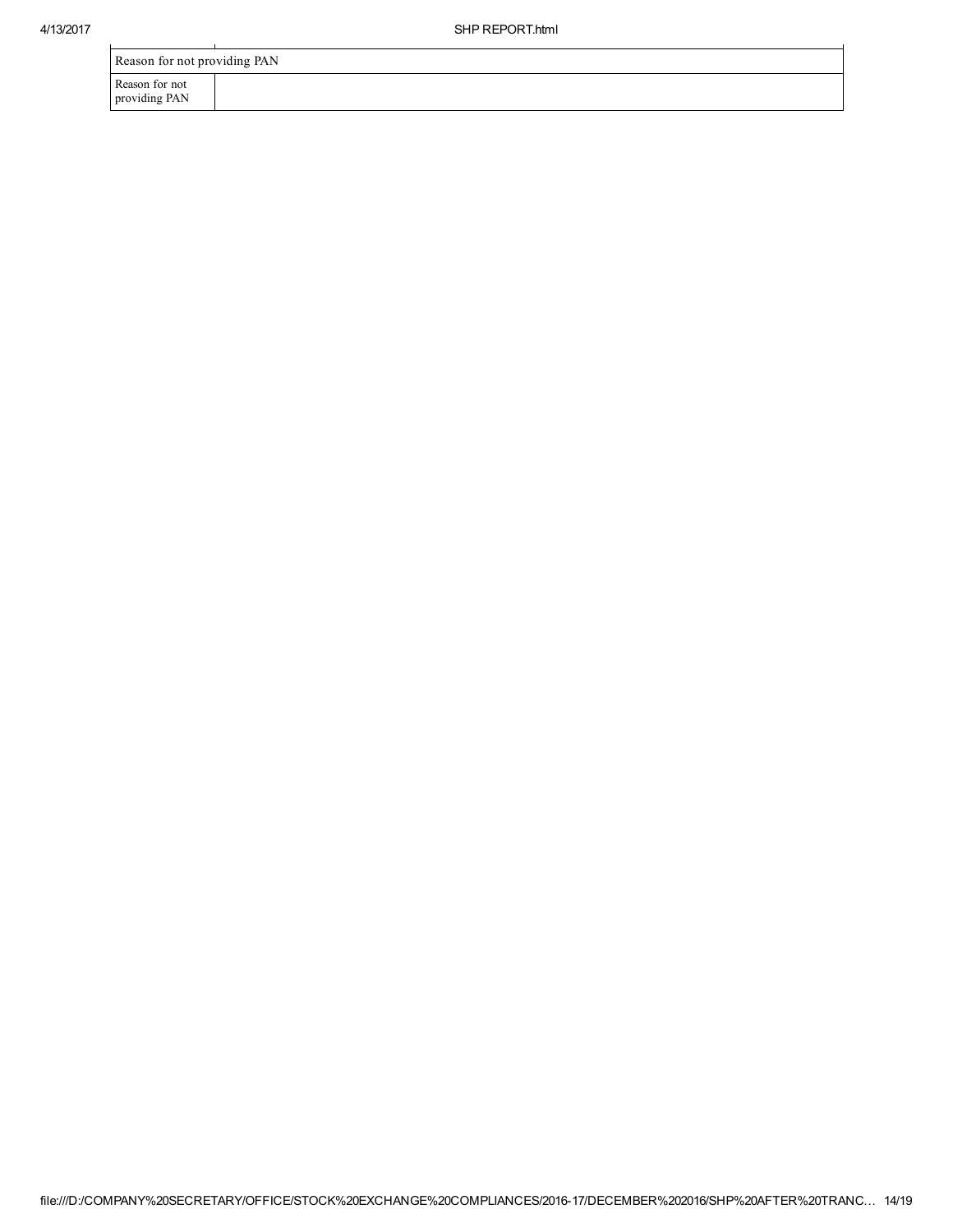| Any Other (specify)                                                                                                                                                                                                         |              |                   |                 |                     |                            |                                           |
|-----------------------------------------------------------------------------------------------------------------------------------------------------------------------------------------------------------------------------|--------------|-------------------|-----------------|---------------------|----------------------------|-------------------------------------------|
| Searial No.                                                                                                                                                                                                                 | $\mathbf{1}$ | $\overline{c}$    | 3               | $\overline{4}$      | 5                          | 6                                         |
| Category                                                                                                                                                                                                                    | <b>HUF</b>   | NRI-Non-<br>Repat | $NRI-$<br>Repat | Clearing<br>Members | <b>Bodies</b><br>Corporate | <b>Bodies Corporate</b>                   |
| Category / More<br>than 1 percentage                                                                                                                                                                                        | Category     | Category          | Category        | Category            | Category                   | More than 1 percentage of<br>shareholding |
| Name of the<br>Shareholders (I)                                                                                                                                                                                             |              |                   |                 |                     |                            | Edelweiss Broking Ltd                     |
| PAN (II)                                                                                                                                                                                                                    |              |                   |                 |                     |                            | AABCE9421H                                |
| No. of the<br>Shareholders (I)                                                                                                                                                                                              | 32           | 32                | 3               | 20                  | 20                         | $\mathbf{1}$                              |
| No. of fully paid<br>up equity shares<br>held (IV)                                                                                                                                                                          | 24430        | 37905             | 592             | 25619               | 119356                     | 97801                                     |
| No. Of Partly<br>paid-up equity<br>shares held (V)                                                                                                                                                                          |              |                   |                 |                     |                            |                                           |
| No. Of shares<br>underlying<br>Depository<br>Receipts (VI)                                                                                                                                                                  |              |                   |                 |                     |                            |                                           |
| Total nos. shares<br>held $(VII) = (IV) +$<br>$(V)$ + $(VI)$                                                                                                                                                                | 24430        | 37905             | 592             | 25619               | 119356                     | 97801                                     |
| Shareholding as a<br>% of total no. of<br>shares (calculated<br>as per SCRR,<br>1957) (VIII) As a<br>% of $(A+B+C2)$                                                                                                        | 0.6          | 0.94              | 0.01            | 0.63                | 2.95                       | 2.41                                      |
| Number of Voting Rights held in each class of securities (IX)                                                                                                                                                               |              |                   |                 |                     |                            |                                           |
| Class eg: X                                                                                                                                                                                                                 | 24430        | 37905             | 592             | 25619               | 119356                     | 97801                                     |
| Class eg:y                                                                                                                                                                                                                  |              |                   |                 |                     |                            |                                           |
| Total                                                                                                                                                                                                                       | 24430        | 37905             | 592             | 25619               | 119356                     | 97801                                     |
| Total as a % of<br>Total Voting rights                                                                                                                                                                                      | 0.6          | 0.94              | 0.01            | 0.63                | 2.95                       | 2.41                                      |
| No. Of Shares<br>Underlying<br>Outstanding<br>convertible<br>securities $(X)$                                                                                                                                               |              |                   |                 |                     |                            |                                           |
| No. of Shares<br>Underlying<br>Outstanding<br>Warrants (Xi)                                                                                                                                                                 |              |                   |                 |                     |                            |                                           |
| No. Of Shares<br>Underlying<br>Outstanding<br>convertible<br>securities and No.<br>Of Warrants (Xi)<br>(a)                                                                                                                  |              |                   |                 |                     |                            |                                           |
| Shareholding, as a<br>% assuming full<br>conversion of<br>convertible<br>securities (as a<br>percentage of<br>diluted share<br>capital) $(XI)$ =<br>$(VII)+(X)$ As a %<br>of $(A+B+C2)$<br>Number of Locked in shares (XII) | 0.6          | 0.94              | 0.01            | 0.63                | 2.95                       | 2.41                                      |

file:///D:/COMPANY%20SECRETARY/OFFICE/STOCK%20EXCHANGE%20COMPLIANCES/201617/DECEMBER%202016/SHP%20AFTER%20TRANC… 15/19

┯

┯

┯

┯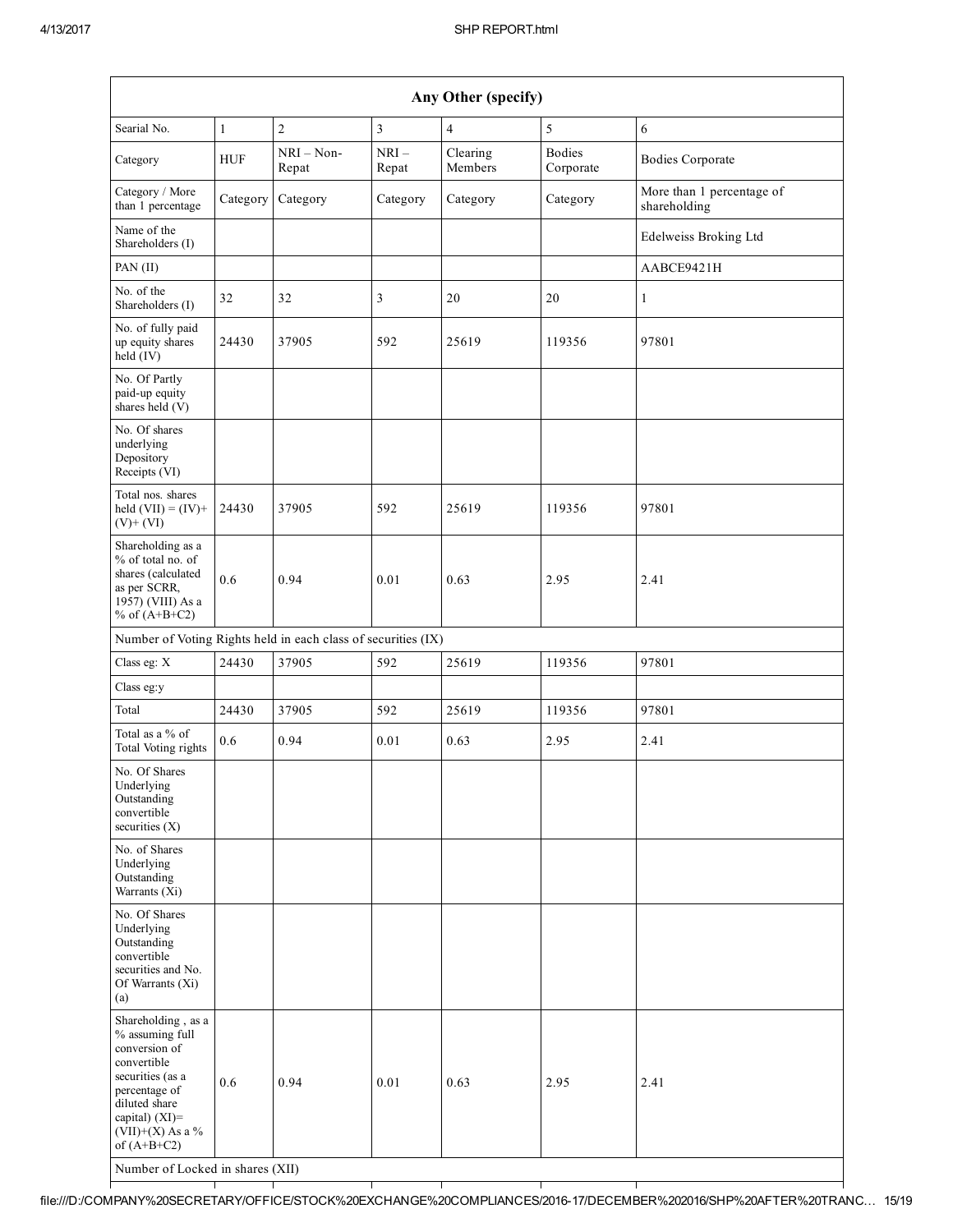## 4/13/2017 SHP REPORT.html

| No. $(a)$                                                            | $\mathbf{0}$ | $\mathbf{0}$ | $\overline{0}$ | $\boldsymbol{0}$ | $\overline{0}$ | $\boldsymbol{0}$ |
|----------------------------------------------------------------------|--------------|--------------|----------------|------------------|----------------|------------------|
| As a % of total<br>Shares held (b)                                   | $\theta$     | $\bf{0}$     | $\bf{0}$       | $\bf{0}$         | $\mathbf{0}$   | U                |
| Number of equity<br>shares held in<br>dematerialized<br>form $(XIV)$ | 24430        | 10005        | 592            | 25619            | 116856         | 97801            |
| Reason for not providing PAN                                         |              |              |                |                  |                |                  |
| Reason for not<br>providing PAN                                      |              |              |                |                  |                |                  |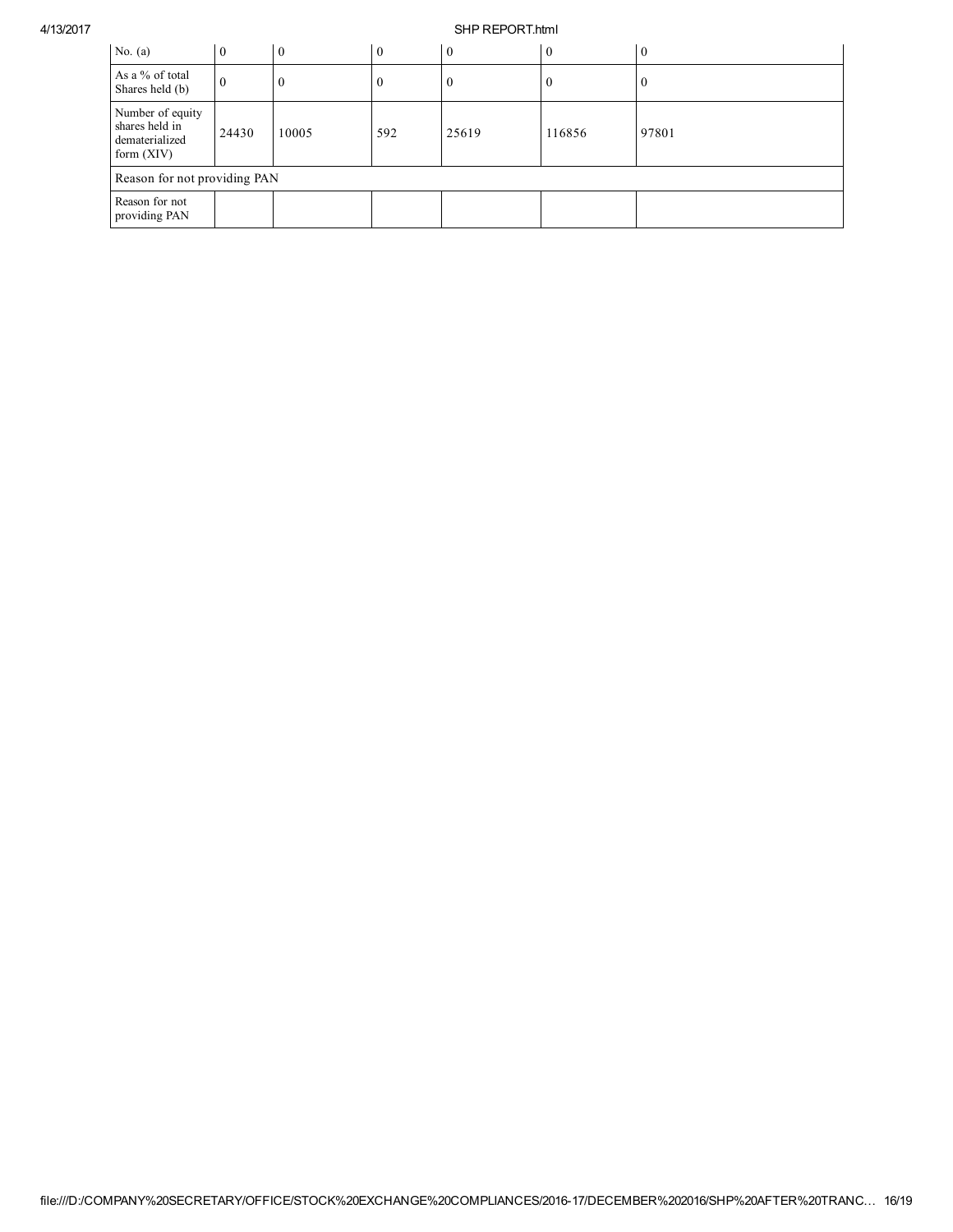| Any Other (specify)                                                                                                                                                                  |                                                               |  |  |  |  |  |  |
|--------------------------------------------------------------------------------------------------------------------------------------------------------------------------------------|---------------------------------------------------------------|--|--|--|--|--|--|
| Searial No.                                                                                                                                                                          |                                                               |  |  |  |  |  |  |
| Category                                                                                                                                                                             |                                                               |  |  |  |  |  |  |
| Category / More<br>than 1 percentage                                                                                                                                                 |                                                               |  |  |  |  |  |  |
| Name of the<br>Shareholders (I)                                                                                                                                                      | Click here to go back                                         |  |  |  |  |  |  |
| PAN (II)                                                                                                                                                                             | Total                                                         |  |  |  |  |  |  |
| No. of the<br>Shareholders (I)                                                                                                                                                       | 107                                                           |  |  |  |  |  |  |
| No. of fully paid<br>up equity shares<br>$held$ (IV)                                                                                                                                 | 207902                                                        |  |  |  |  |  |  |
| No. Of Partly<br>paid-up equity<br>shares held $(V)$                                                                                                                                 |                                                               |  |  |  |  |  |  |
| No. Of shares<br>underlying<br>Depository<br>Receipts (VI)                                                                                                                           |                                                               |  |  |  |  |  |  |
| Total nos. shares<br>held $(VII) = (IV) +$<br>$(V)$ + $(VI)$                                                                                                                         | 207902                                                        |  |  |  |  |  |  |
| Shareholding as a<br>% of total no. of<br>shares (calculated<br>as per SCRR,<br>1957) (VIII) As a<br>% of $(A+B+C2)$                                                                 | 5.13                                                          |  |  |  |  |  |  |
|                                                                                                                                                                                      | Number of Voting Rights held in each class of securities (IX) |  |  |  |  |  |  |
| Class eg: X                                                                                                                                                                          | 207902                                                        |  |  |  |  |  |  |
| Class eg:y                                                                                                                                                                           |                                                               |  |  |  |  |  |  |
| Total                                                                                                                                                                                | 207902                                                        |  |  |  |  |  |  |
| Total as a % of<br>Total Voting rights                                                                                                                                               | 5.13                                                          |  |  |  |  |  |  |
| No. Of Shares<br>Underlying<br>Outstanding<br>convertible<br>securities $(X)$                                                                                                        |                                                               |  |  |  |  |  |  |
| No. of Shares<br>Underlying<br>Outstanding<br>Warrants (Xi)                                                                                                                          |                                                               |  |  |  |  |  |  |
| No. Of Shares<br>Underlying<br>Outstanding<br>convertible<br>securities and No.<br>Of Warrants (Xi)<br>(a)                                                                           |                                                               |  |  |  |  |  |  |
| Shareholding, as a<br>% assuming full<br>conversion of<br>convertible<br>securities (as a<br>percentage of<br>diluted share<br>capital) (XI)=<br>$(VII)+(X)$ As a %<br>of $(A+B+C2)$ | 5.13                                                          |  |  |  |  |  |  |
| Number of Locked in shares (XII)                                                                                                                                                     |                                                               |  |  |  |  |  |  |
| No. $(a)$                                                                                                                                                                            | $\boldsymbol{0}$                                              |  |  |  |  |  |  |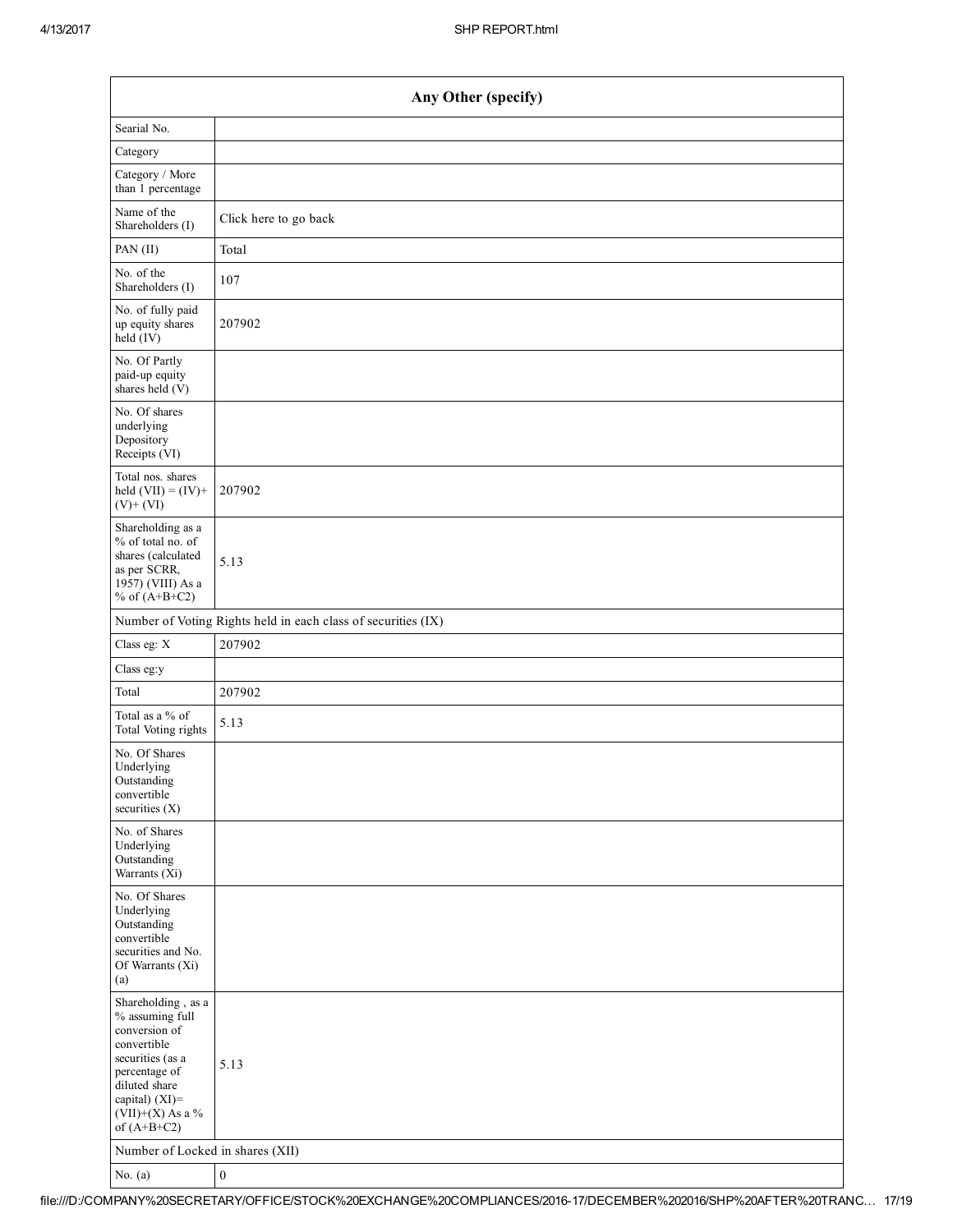| As a % of total<br>Shares held (b)                                   | $\theta$ |
|----------------------------------------------------------------------|----------|
| Number of equity<br>shares held in<br>dematerialized<br>form $(XIV)$ | 177502   |
| Reason for not providing PAN                                         |          |
| Reason for not<br>providing PAN                                      |          |